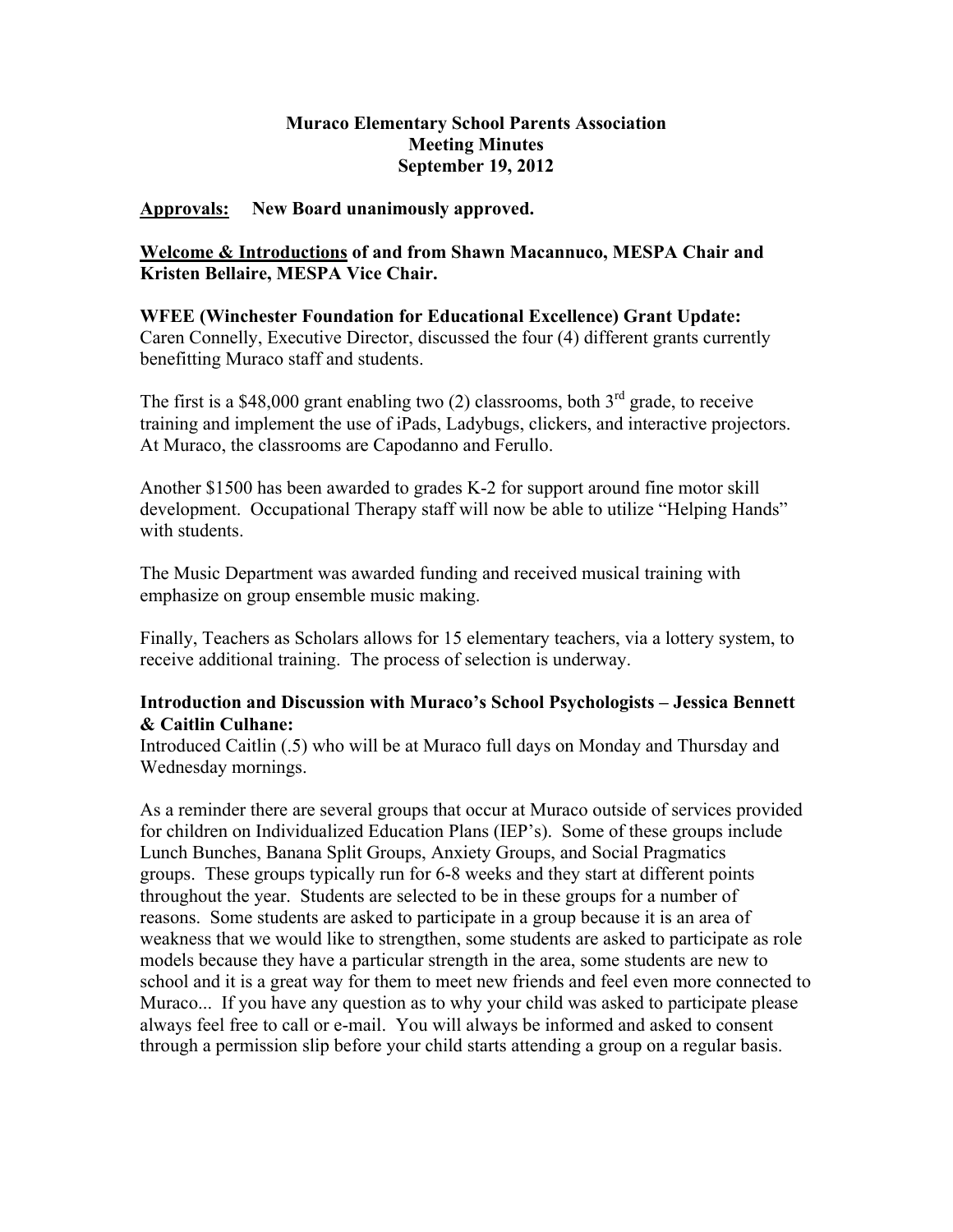In Lunch Bunch groups we eat lunch, practice conversation skills, and play a game or do a craft during the student's lunch period. The purpose of the Lunch Bunch is to support children as they develop social skills such as contributing to conversations, listening while others are talking, being "good sports" during game playing, and interacting with a variety of peers.

Banana Split groups are for students who come from, or are going through a family separation or divorce. This can be a very difficult time for children and it is important for them to identify that it is not their fault; there are other children who experience the same situation, and most importantly how to deal with their feelings in a healthy way. If you are interested in this group please e-mail Jessica Bennett at jbennett@winchester.k12.ma.us. Groups are formed based on grade level.

Social Pragmatics groups occur during the day and are not during a student's lunch period. Social Pragmatics groups are more structured groups. Social Thinking developed by Michelle Garcia Winner, as well as other instructional tools, comprise group. Following directions, flexibility, and staying focused on topic are some areas that are addressed.

Other groups form throughout the year as a need arises. If your child is identified for a target group you will be notified. His/her participation will only commence with a signed permission slip by you. Permission slips will be distributed throughout the year.

Please feel free to contact Ms. Culhane or Ms. Bennett if you have any additional questions or concerns at 781-721-7030 ext. 120 or ibennett@winchester.k12.ma.us and cculhane@winchester.k12.ma.us.

#### **School Committee Update:**

Chris Nixon, Muraco parent and School Committee Member, provided information and updates regarding the matter of Redistricting and the High School Feasibility Study. More information regarding these topics can be found at the respective websites: www.winchesterredistricting.com and www.winchester.us and clicking on Winchester High School Feasibility Study.

School Committee has been working to develop design capacity targets based on an average of 20 children per class, program equity and specialist space. The target number of children per class is 21. Given 20 classrooms the target enrollment goal for Muraco is 420 children. Current enrollment is 484. The Committee, as a result, is looking to target 60 children to be redistricted to Lincoln, Ambrose, Lynch or Vincent-Owen (as appropriate).

Important dates relating to the Redistricting are as follows:

- Tuesday, October  $5<sup>th</sup>$  October  $5<sup>th</sup>$  the Committee will be vetting alternative plans submitted by the Community.
- October  $11^{th}$  the Redistricting Advisory Committee meeting
- October  $18<sup>th</sup>$  Redistricting Advisory Committee meeting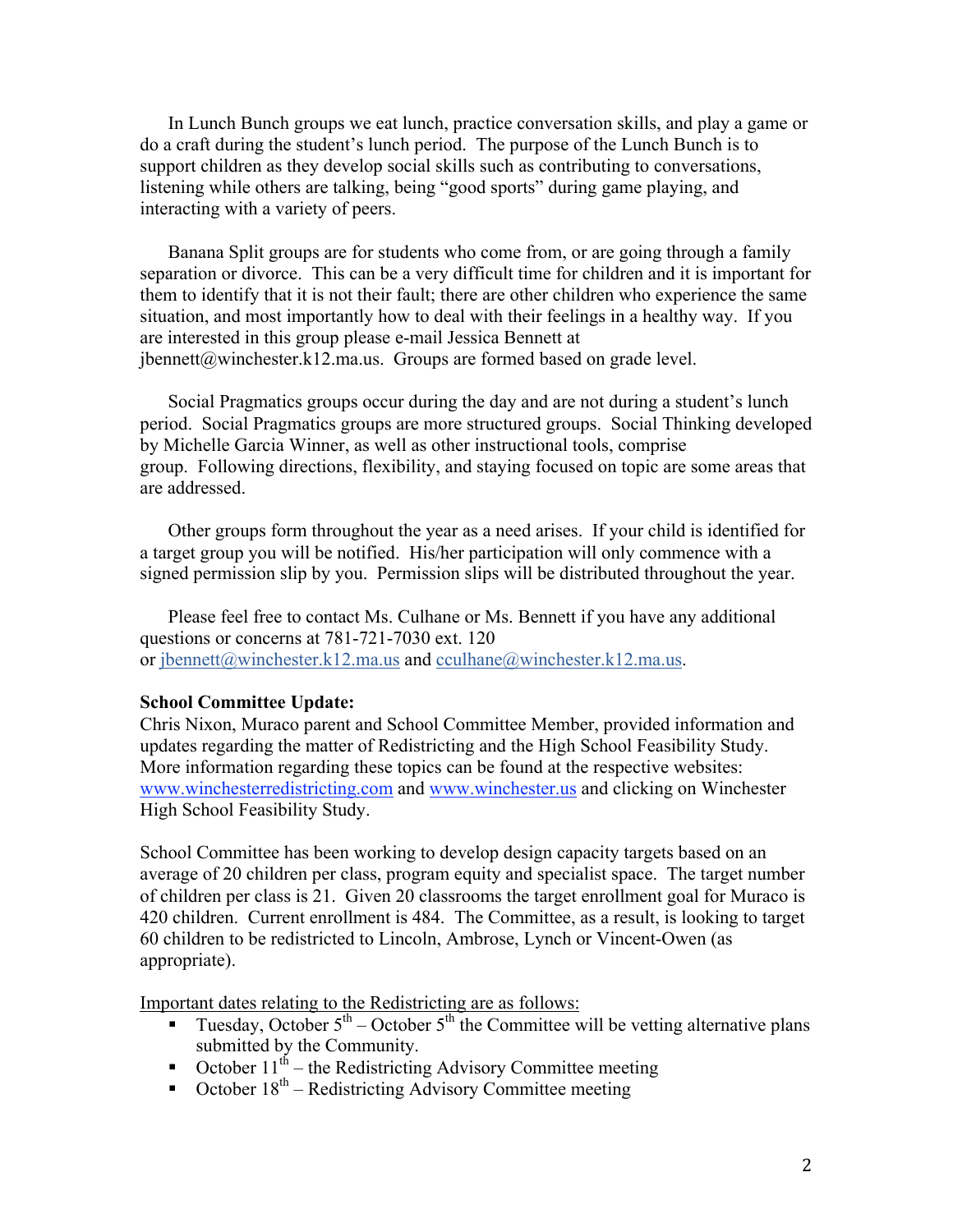- October  $23^{\text{rd}}$  Superintendent makes formal recommendation
- October  $30<sup>th</sup>$  Public hearing (location to be announced)
- November  $5<sup>th</sup> VOTE$  on Redistricting Plan

In regards to the High School, a feasibility study was conducted on 9 potential sites. Currently there are two locations being considered. The first is the existing site and the second is Skillings Field. The design plan is being based on an enrollment of 1340.

Timeline for decision making related to High School:

- November 2012 Preferred Option identified
- December 2012 Submit Preferred Option to the State for review
- $\blacksquare$  Jan/Feb 2013 Anticipated Feedback from State
- Fall  $2013$  Debt Exclusion Over-ride to off set the cost. MSPA will be providing approximately 33% of the funding.

The time is now for the Community to provide input into the design; for example a community pool and a theater space. Please visit the web sites, attend the meetings, or watch meetings on Win Cam at www.wincam.org. Created on 9/21/12 8:03 PMCreated on 9/21/12 8:03 PM

## **Spirit Wear:**

It was agreed that Kristine would look to change the font on existing t-shirt design for sale at upcoming Open House. Signs will be posted at doors and near pick up/ drop off lane as a reminder that Spirit Wear will be available to purchase at Open House. Other reminders will be in the constant contact notices and on the web site.

Additionally there was support for pursuing baseball hats, magnetic car logos, sweatpants, long sleeve shirts (in addition to existing short sleeve option) and sweatshirts.

It was decided to continue our relationship with local business Spanky Wear and that we would not take inventory, but rather utilize order forms.

There was a suggestion made to host a contest for a new logo. The contest will be held this winter, for next year's logo, and involve the Student Council.

## **Committee Updates and Volunteer Opportunities:**

#### **Multicultural Fair Committee: Amanda Lewis**

The Multicultural Fair committee is hard at work preparing for the Fair to be held on Saturday, October 13 from 5-7pm.

We received a grant of \$1,500 from the John and Mary Murphy Educational Foundation!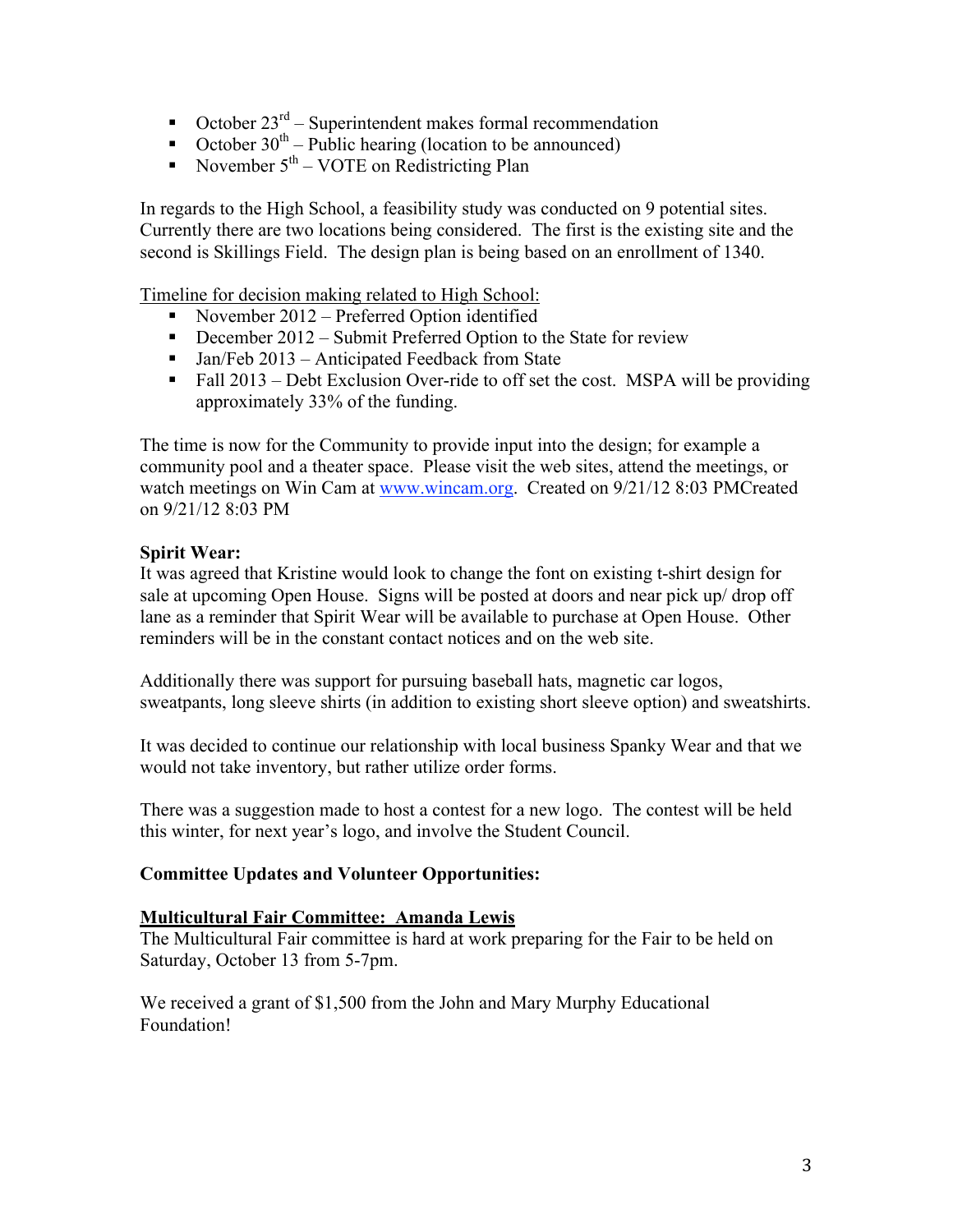And, of course, we hope everyone will come! We are in need of many volunteers to help pick up the donated food, help serve, assist with crafts, and more. A Google signup sheet will be emailed to families soon.

Also, there is a special opportunity for your kids to participate in a multicultural dance for the Fair. The kids will showcase different dance styles from around the world in a medley performance. Devi Narayanan and Silvia Topete are coordinating the performance. Please get in touch with them before September 18 if your child would like to participate. It will involve a commitment of two practices a week in the gym after school. We hope your kids will try it! It should be a lot of fun… and fun to watch too! Here is Devi's contact info: devisree@hotmail.com

# **Recycling Committee: Maura Sullivan**

Beginning Tuesday, October 2, Winchester will move to a Zero Sort recycling program. This means you no longer need to separate plastic/paper/cardboard and glass. Juice and milk cartons can now be recycled! For a full list of what is accepted and what is not, click here: http://www.winchester.us/index.php/news/308-zero-sortrecycling-starting-october-2.html. Aluminum foil CAN be recycled along with the other items; Plastic bags and wrap CANNOT be commingled. HOWEVER, if Muraco collects plastic bags separately and disposes of them separately, the bag of bags CAN be recycled by the new facility. Here is the website of the new vendor: http://zerosort.com/. Contact Maura Sullivan, mdsullivan@comcast.net with any questions.

# **Book Fair: Amy Dalton/Shawn Macannuco**

The books for the fair will be delivered on September 25. The children will start creating their wish lists on September 26. We especially need volunteers for grades K-2 to help with the wish lists during each library session leading up to the Open Houses.

Also in need of volunteers for the nights of Open House (October  $3 \& 4$ ). Help includes – showing parents where to find books, register transactions, books to purchase from the teacher list, fix bookshelves.

Please contact Amy Dalton (aldalton@verizon.net), or Shawn Macannuco  $(smacannuco@comcast.net)$  with any questions.

# **MASP: Diane Davies**

Our new MASP Co-chair will be Geetu Wallecha.

# **Publicity: Sue Howland**

If anyone has an event (classroom activity, enrichment event) for which they would like media coverage, please let me know. We can either invite the newspaper to attend, or send photos after the event. A few guidelines for submitting photos:

- Send along a brief description of the event
- Photos need to be submitted on Monday for Thursday's paper (Winchester Star)
- Please identify everyone in the photo (except for large group shot) as well as the class, grade and teacher